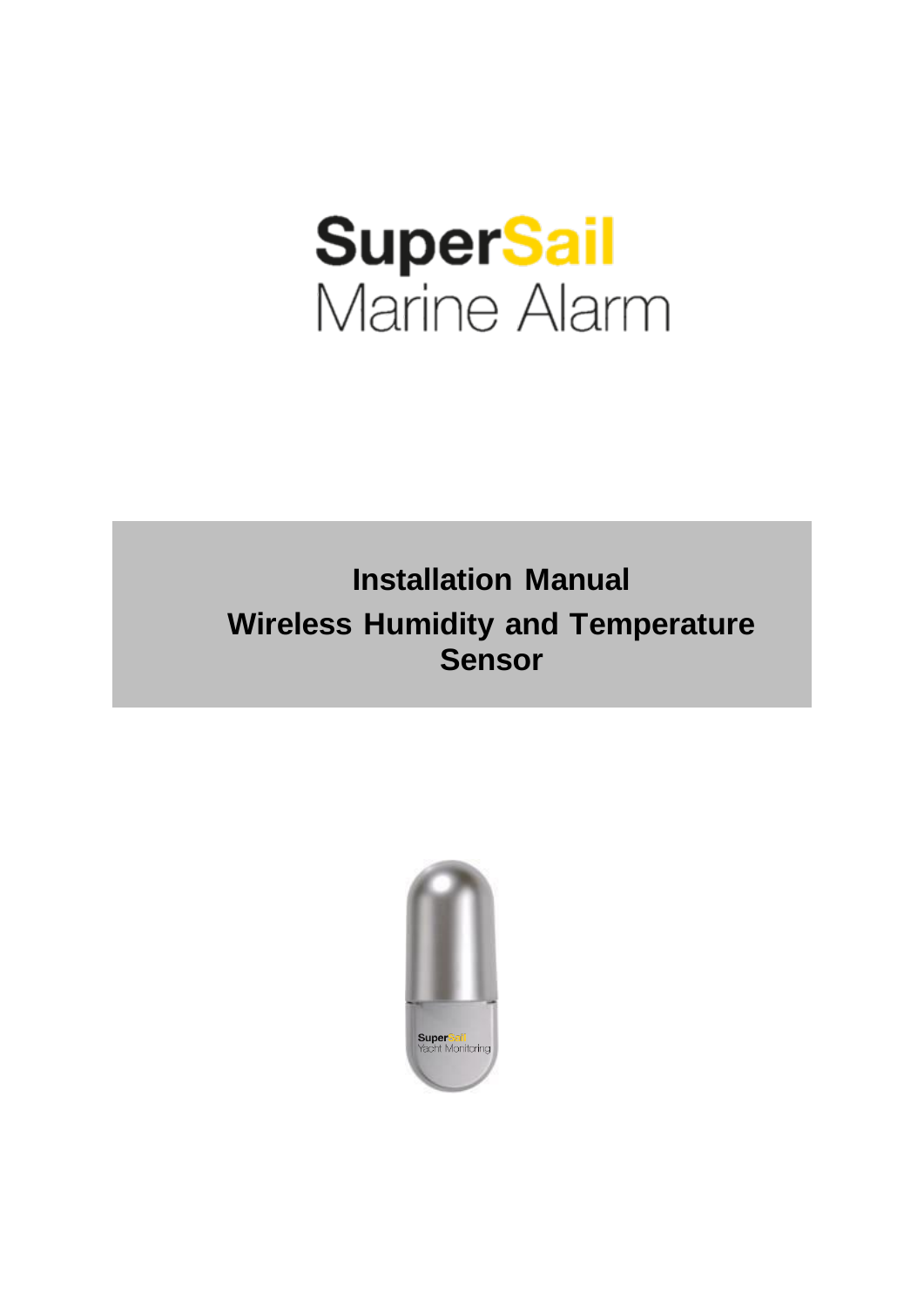### **Table of Contents**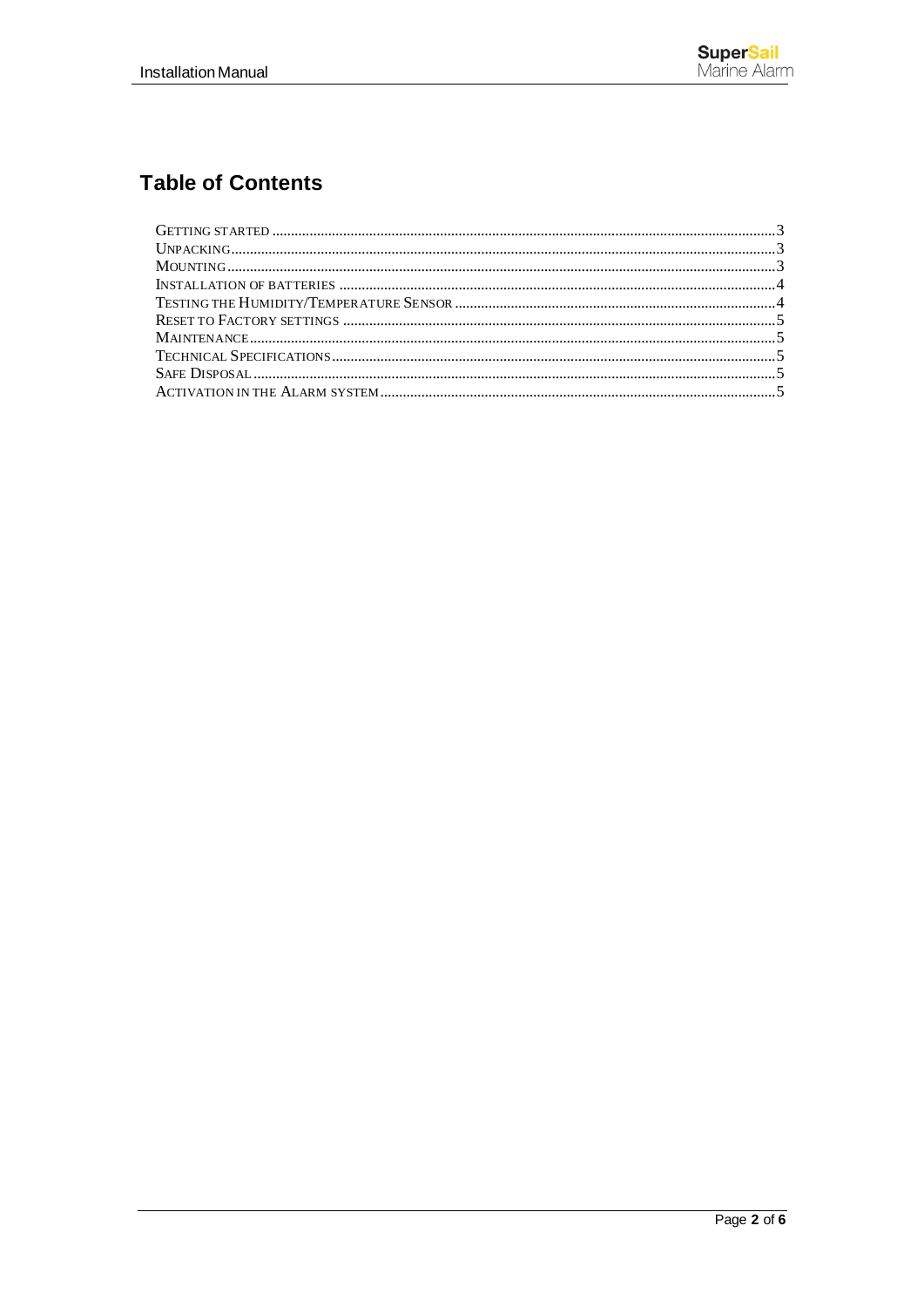#### <span id="page-2-0"></span>*Getting started*

Congratulation with your new SuperSail product. We hope that you will be satisfied with the product and we are always available to give support in case you need it.

You can contact us at: [support@super-sail.dk](mailto:support@super-sail.dk)

Regards,

SuperSail Support Team

Please read the whole installation manual before starting the installation.

#### <span id="page-2-1"></span>*Unpacking*

Before you start using the unit you must ensure that the packaging has not been broken or have been injured during transport and that the product is complete and without any visible sign of damage or strained. If this is not the case, please contact SuperSail before using the product.

The Humidity/Temperature Sensor is an electrical unit, which sends the actual humidity and temperature wireless to the SuperSail Alarmen.



- (A) Sensor-protective cap
- $(B)$  Mount
- (C) Battery cabinet cover
- (E) Battery cabinet (F) - Teach button

The Temperature Sensor consist of 1 main parts plus batteries:

• Humidity/Temperature Sensor Control Unit

• 2 AA batteries

#### <span id="page-2-2"></span>*Mounting*

The Measurement Sensor can be places anywhere you want the humidity/temperature to be measured – e.g. in the bath room or in the cabin.

You can now easily mount the outside sensor on a vertical surface with the provided mount. Choose a location for the installation, which is not subjected to direct rain, heavy dust or direct sunlight!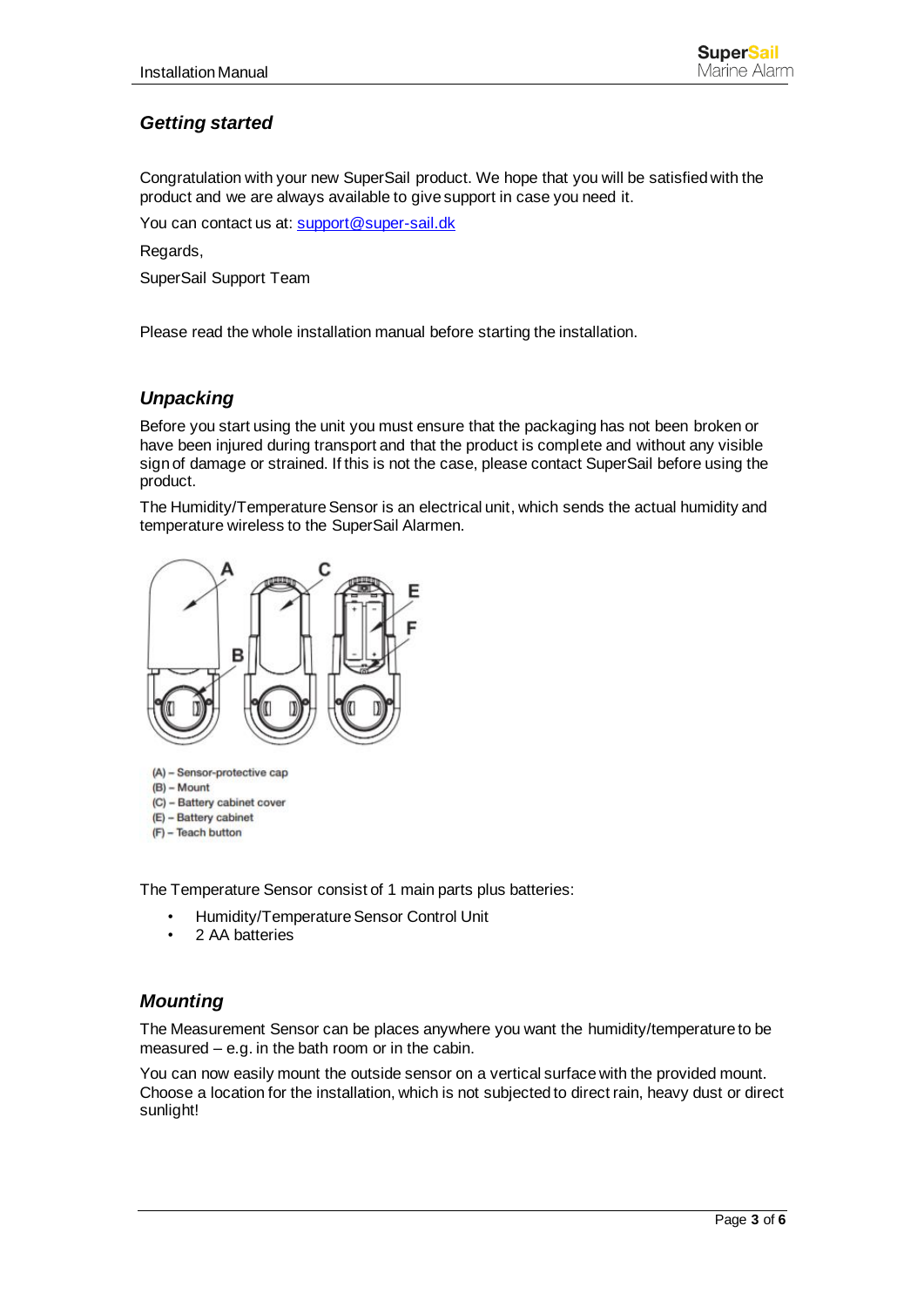Screw the mount to a vertical surface, using a suitable screw, as shown in the following diagram.



Make sure that the indent (G) in the housing faces left as shown in the diagram. 27 Slide the completely mounted outside sensor vertically into the mount until it reaches the stop.

If the outside sensor must be taken down, for changing the battery for example, turn the sensor 90° to the left as shown in the following diagram, until you hear it click into place and then pull it out to the front.



#### <span id="page-3-0"></span>*Installation of batteries*

Remove the protective cap (A) by pulling in direction (1). Open the battery cabinet by pressing the tab (D) in direction (2) and turning the battery cabinet in direction (3) from the device.



Insert the batteries into the battery cabinet ensuring proper polarity (see polarity marks).



Used batteries should not be disposed a domestic waste. Batteries should be disposed according to the local regulations for batteries

#### <span id="page-3-1"></span>*Testing the Humidity/Temperature Sensor*

When the Humidity/Temperature Sensor is installed and activated in the Alarm System, the actual humidity and temperature is shown in the small map on the front page of the app within 4 minutes.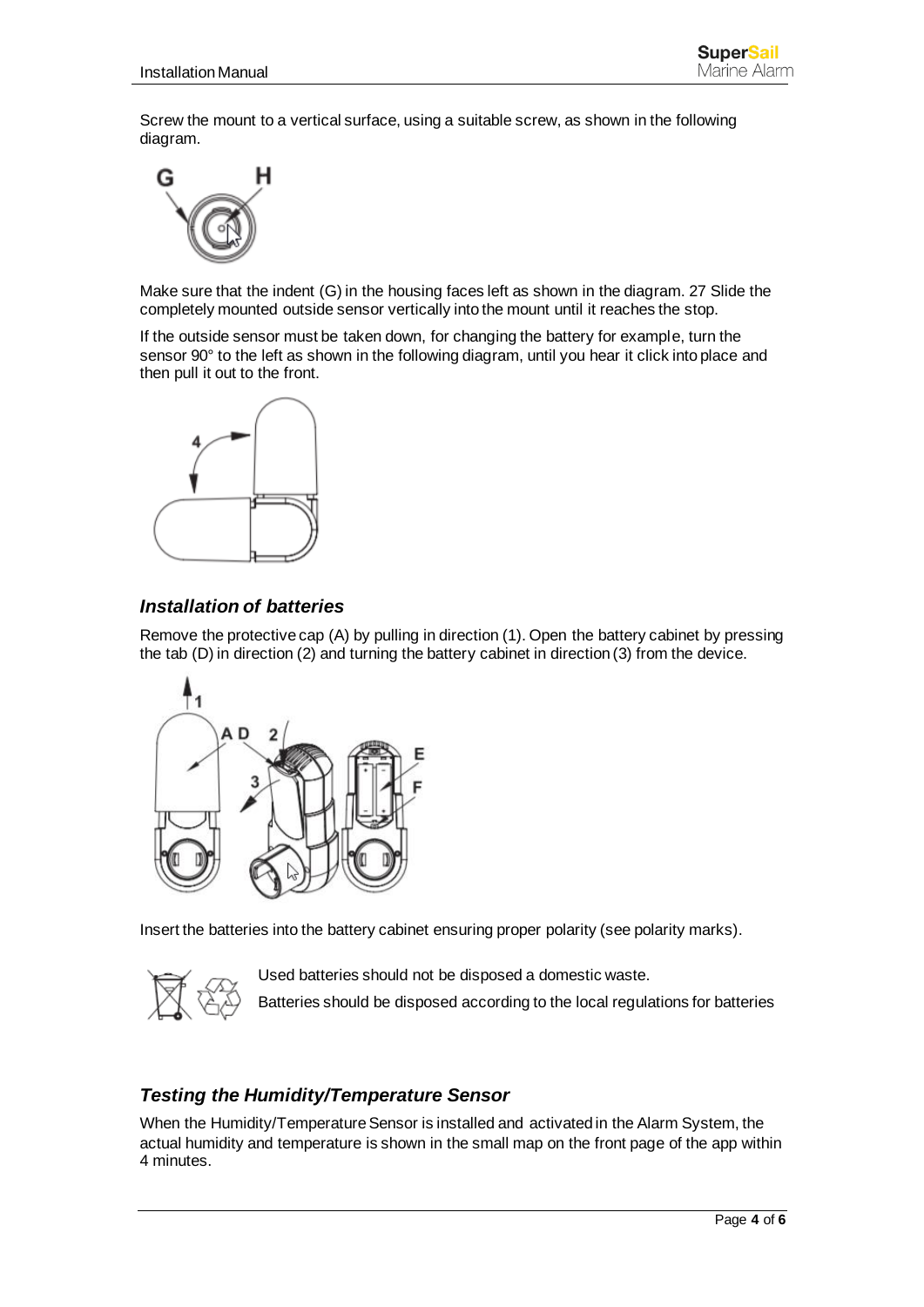#### <span id="page-4-0"></span>*Reset to Factory settings*

To reset the device, press the Teach button for at least 5 seconds.

#### <span id="page-4-1"></span>*Maintenance*

The Humidity/Temperature sensor is maintenance free. Repairs should be carried out at an authorized service center.

Cleaning can be carried out with a soft cloth wrenched in lukewarm water.

Cleaning detergent containing solvent can harm the unit.

#### <span id="page-4-2"></span>*Technical Specifications*

| Temperature range:  | -19.9 °C to 79.9 °C                        |
|---------------------|--------------------------------------------|
| Accuracy:           | $\pm$ 0.8°C (10-40°C)                      |
| Relative humidity:  | 1-99% rH                                   |
| Accuracy:           | $\pm$ 5% rH (30-70% rH)                    |
| Radio frequency:    | 868.3 MHz                                  |
| Typ. outdoor range: | $300 \text{ m}$                            |
| Power supply:       | 2 x AA                                     |
| Battery lifetime:   | Up to 3 years                              |
| Protection type:    | IP44                                       |
| Housing:            | <b>ABS Housing</b>                         |
| Colors:             | Silver                                     |
| Dimensions:         | 135 x 54 x 73 mm ( $H \times W \times D$ ) |
| Weight:             | 120 g (without battery)                    |

Changes may apply.

#### <span id="page-4-3"></span>*Safe Disposal*



Should not be disposed a domestic waste.

Electronic equipment should be disposed according to the local regulations for electronic and electronically equipment.

#### <span id="page-4-4"></span>*Activation in the Alarm system*

After installation and test, the Humidity/Temperature sensor must be activated in the Alarm system.

This is performed via the SuperSail app, where the Humidity/Temperature sensor is activated via the Alarm menu.